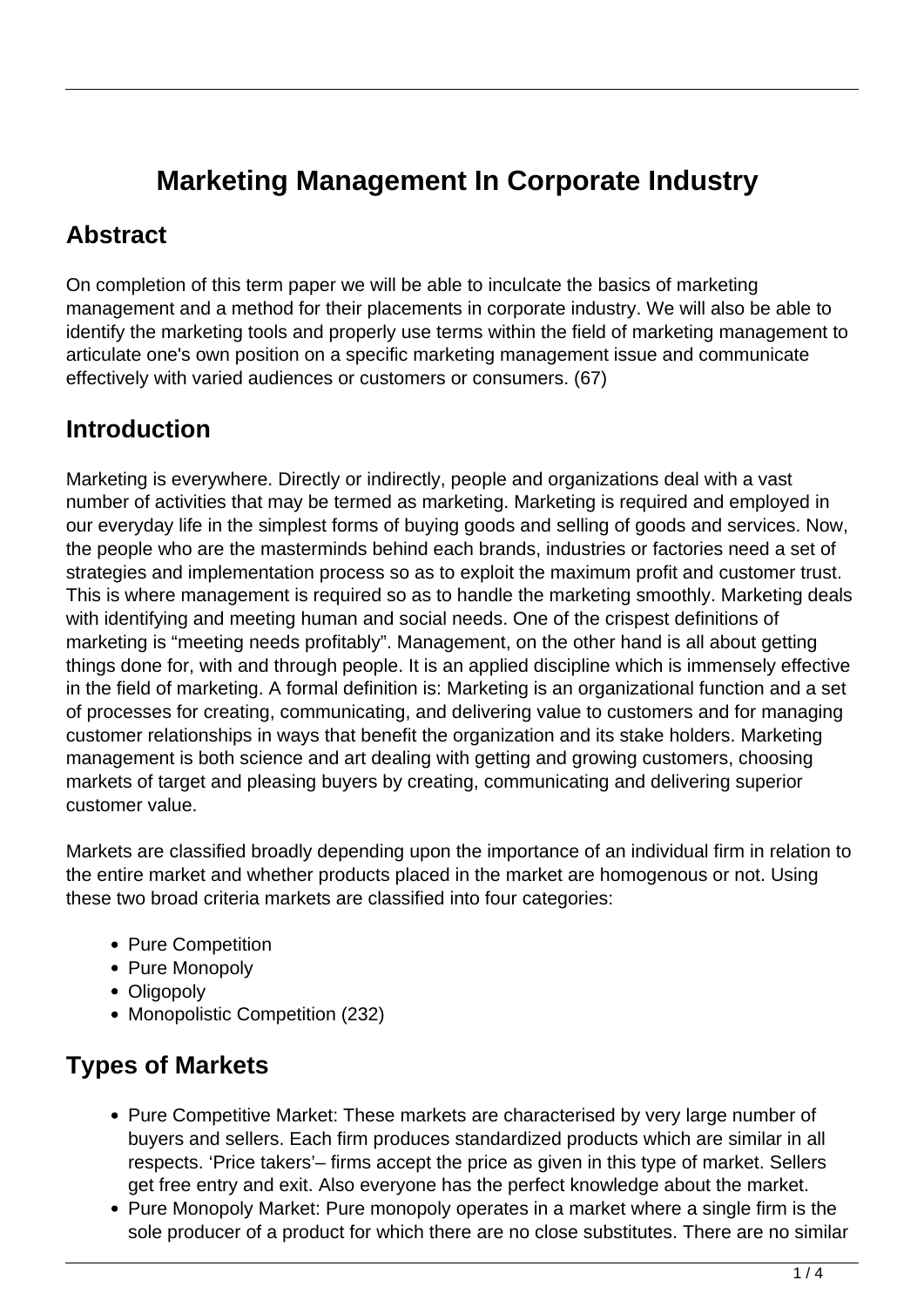products in the market whose price or sales can influence the monopolist's price or sales substantially and vice-versa. There can be legal barriers for entry in the form of patents and licences. Sometimes monopolistic market is created by geographic conditions, for example, a small town may have only one bank branch making it a 'near' monopoly.

- Oligopoly Market: In this market situation, there are a few sellers and the decision of one affects the other because of the sellers' small size. Thus the changes in the output and price of one firms affects the price and quantities that another firm would be able to sell in the market. There are some barriers for entry arising on account of patents, high setup cost or specialised technology. Some examples are automotive manufacturers, insurance companies etc.
- Monopolistic Competitive Market: There are many sellers of a particular product that are differentiated in some way or the other. Each seller is too insignificant to influence the decision of the other. Products get differentiated by brand name, quality, trademarks, post-sale service, packaging. The entry here is free and people know enough about their options that is sufficient knowledge is available to the buyers. (290)

#### **Strategies of Marketing Management**

For the smooth performing of the industry or firm in a market, it needs to follow certain strategies: Marketing strategy should be continually revised, evaluated and re-evaluated with the help of '7P' formula. They are –

- Product: A product should be market appropriate and suitable for the buyers or customers of present time. The product should be of superior quality so as to gain over market competitors.
- Prices: Prices should be appropriate regarding to the current market. Prices should be kept reasonable so as to bring and grow customers.
- Promotion: Promotion means telling the customers about the respective product or services and being able to sell them properly. Small changes in how a product is promoted can lead to dramatic changes in the profit scale.
- Place: Proper geographic location can vastly increase the amount of sales. Direct selling, telemarketing, catalogues or retail establishments are some of the geographic strategies that is employed by companies.
- Packaging: The visual element in the packaging of a product can make or break the first impression. Small improvements in the form of attractive packaging can often lead to completely unexpected reactions from the buyers.
- Positioning: Positioning is the way customers place a firm in their hearts and mind. Improving communication skills, standing with the customers and customer service, we can improve the positioning of a certain industry in a market.
- People: Ability to select, train, recruit and retain skilful peoplewho have the ability to do the needed job is very important in raising a company to worth a million bucks.

## **Marketing Mix**

Marketing mix can be defined as the amount of measures taken by various industries to market their products in terms of promotions, price, and offerings on product a place of distribution. A customer's point of view may be taken into account. They are – acceptability, affordable or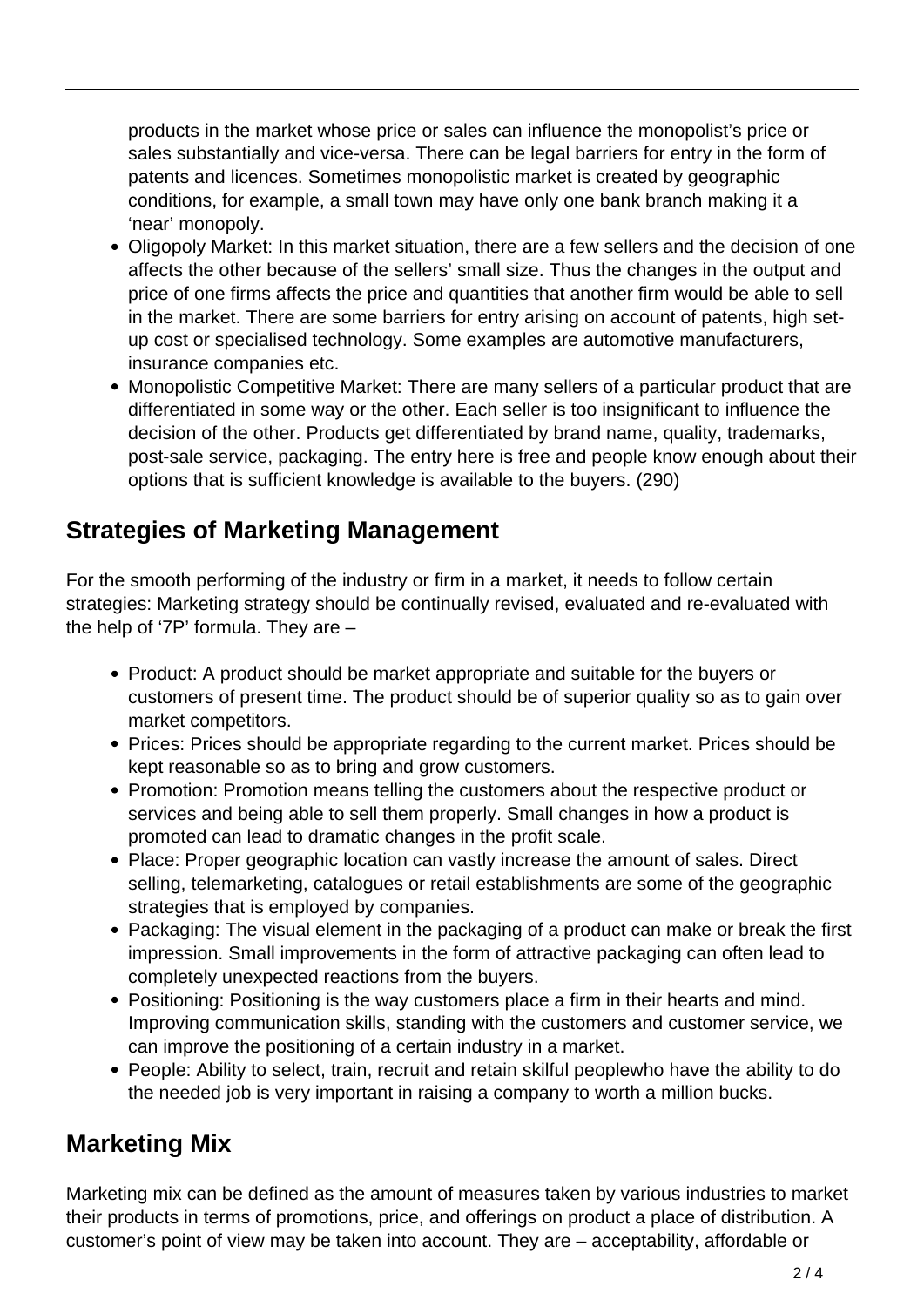reasonable price, accessible and conveniently available products and services and awareness about the product in terms of communication of advantages among the buyers. This is known as 4A's from the customer point of view.

## **Marketing Research**

The marketing research is the methodical design, gathering or collecting, analysis and reporting of data and information that is suitable or relevant to a certain market facing the company. It can be done by following the six steps given below:

- Defining a problem, analyzing various alternatives to a decision & the aim of the research: We need to specify a certain problem as properly as possible so that all the information that are collected happen to be fruitful. Also, once the problem is defined we should have a clear agenda of what we want to achieve out of the research, what ways we might take to solve the problem and what might be outcome.
- Developing the research plan: Now the most efficient plan is required for gathering the required information and data. Data may be primary (collected just for the current research) or secondary (collected for other research but is also applicable to current research). Research can then be done in several ways ?observational research (customers are unobtrusively observed so as to collect buying pattern information); focus group research (a group of 6 to 10 people of different demographic considerations are brought and discussions on topics of interest are held so as to understand the customer's point of view); survey research; experimental; questionnaires etc.
- Collecting the data and information: Based on the above research plan, now data is collected which is very prone to errors especially in the survey research type and hence needs to be done very carefully.
- Analyzing the information: Now is a very crucial step of eliminating the useless data and statistically tabulating the useful data in order to properly create a new marketing strategy which will lead to dramatic rise in the sale and profit.
- Presenting the findings: The researchers need to present their proper findings that are relevant to the major marketing decisions facing management.
- Making the decision: Finally, a skilled group of marketing decision support system (MDSS) decides what to follow and which data to reject so as to profitably increase the marketing situation facing a company.

Marketing research is used generally for identifying segments of market, demand forecast, product positioning, advertising research, new product development and pricing, sales and distribution research. It is very beneficial in changing the curve of sales and profit if a plateau has been hit or profits are not incurred.

In a market research, one should be aware of the assumptions on which the various research techniques (such as survey, questionnaire etc.) are based as well as learn proper interpretation of correct data from the given answers by the participants. If this is not done, errors might arise wholly affecting the results of the research. Also communicating the data clearly and persuasively is very important.

In conclusion, marketing management has profound uses in our lives. Some of the factors that show the importance of marketing management are as follows: